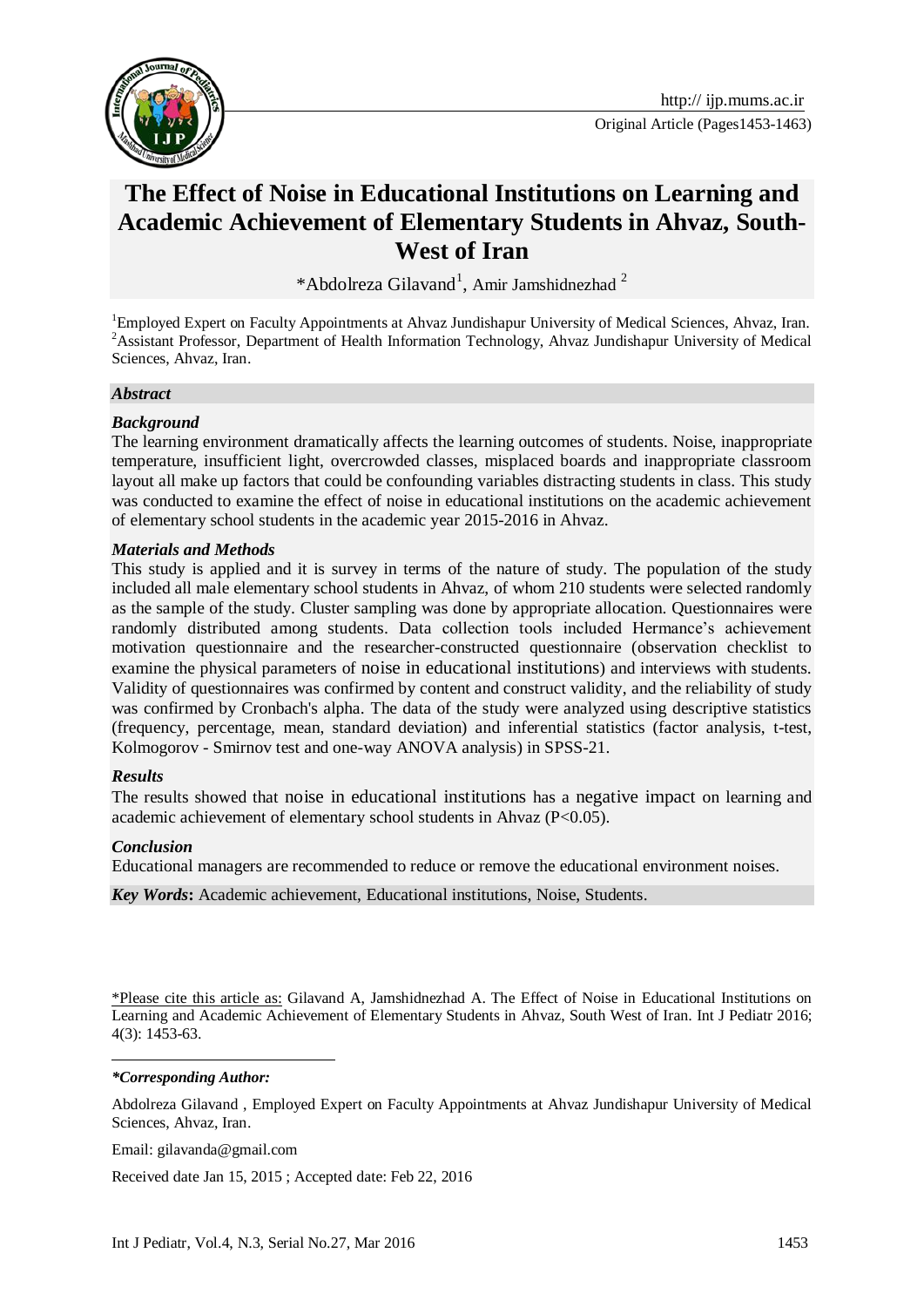### **1- INTRODUCTION**

All experts of education and educational psychology of teaching and learning agree that effective education depends on having a goal, the appropriateness of the physical and social environment of class, motivation of teachers and students for teaching and learning, the students' cognitive, emotional and motor preparation, sound management of class by teachers, their mastery over the subject, and their passion for their work and the students' progress. The teacher try to create a perfect environment for learning to learn prevent the formation of behavior and nuisance factors (1). The learning environment dramatically affects the learning outcomes of students. Noise, inappropriate temperature, insufficient light, overcrowded classes, misplaced boards and inappropriate classroom layout make up factors that could be confounding variables distracting students in class (2).

Noise refers to sounds that hinder an individual's ability to listen to what they want or need to hear (3). Classroom background noise can arise from several possible sources, including external noise (such as traffic noise), internal noise (students running in corridors), and room noise, such as students talking (4). Studies have shown that noise has direct negative effects on student learning, with language and reading development particularly affected (1, 5-8). There are also, problems related to attention, memory and motivation (9). In order to compensate for the noise level in classrooms, teachers often have to speak loudly while teaching. Such a speaking habit is known to be a risk factor that may lead to voice disorders in teachers (10). It is crucial to address the background noise in classrooms so that both students and teachers may learn and work in a healthy environment. In Ahvaz metropolitan, high-density, the lack of empty spaces, poor communication network and, the most importantly, illconceived planning, have all led to the development of educational spaces regardless of location, proximity, spread and compatibility principles and criteria. In addition to the failure to comply with the principle of equal and fair access of student population to educational spaces, this problem reduces the students' comfort, efficiency, and health and safety on one hand, and creates numerous problems for students, teachers and citizens on the other. In the latest study assessing the location of training centers in Ahwaz using Boolean logic, it was shown that 63% of junior high schools of Ahvaz were in the wrong location in terms of location criteria. Also, among different educational districts of Ahvaz, Education District 2 and District 3, were respectively the most and the least favorable educational centers in terms of their optimization of their locations (11). In Iran, in the area of comparing the current situation of educational environment with international standards as well as on the impact of physical factors on the educational achievement of students in schools, several studies have been conducted. Some of these studies include Karen et al. (12), Karami et al. (13), Moeinpour et al.  $(14)$ , Chiang et al.  $(15)$ , Mills (16), DiSarno et al. ( 17), Zannin et al. (18-21), Kruger et al. (22), Lewinski et al. (23), Dockrell et al. (24), and Wagemans et al. (25).

Education is the infrastructure of any social, economic, political, and cultural development in any society. Examining the factors affecting the development and progress of modern societies shows that all these countries have qualified education. Also in each educational system, many factors act together to ensure the academic achievement of students. Every part of the system should be prepared in such a way that access to optimal efficiency and targets be achieved, because if one part of the system stops, the performance of other components can be reduced and damaged.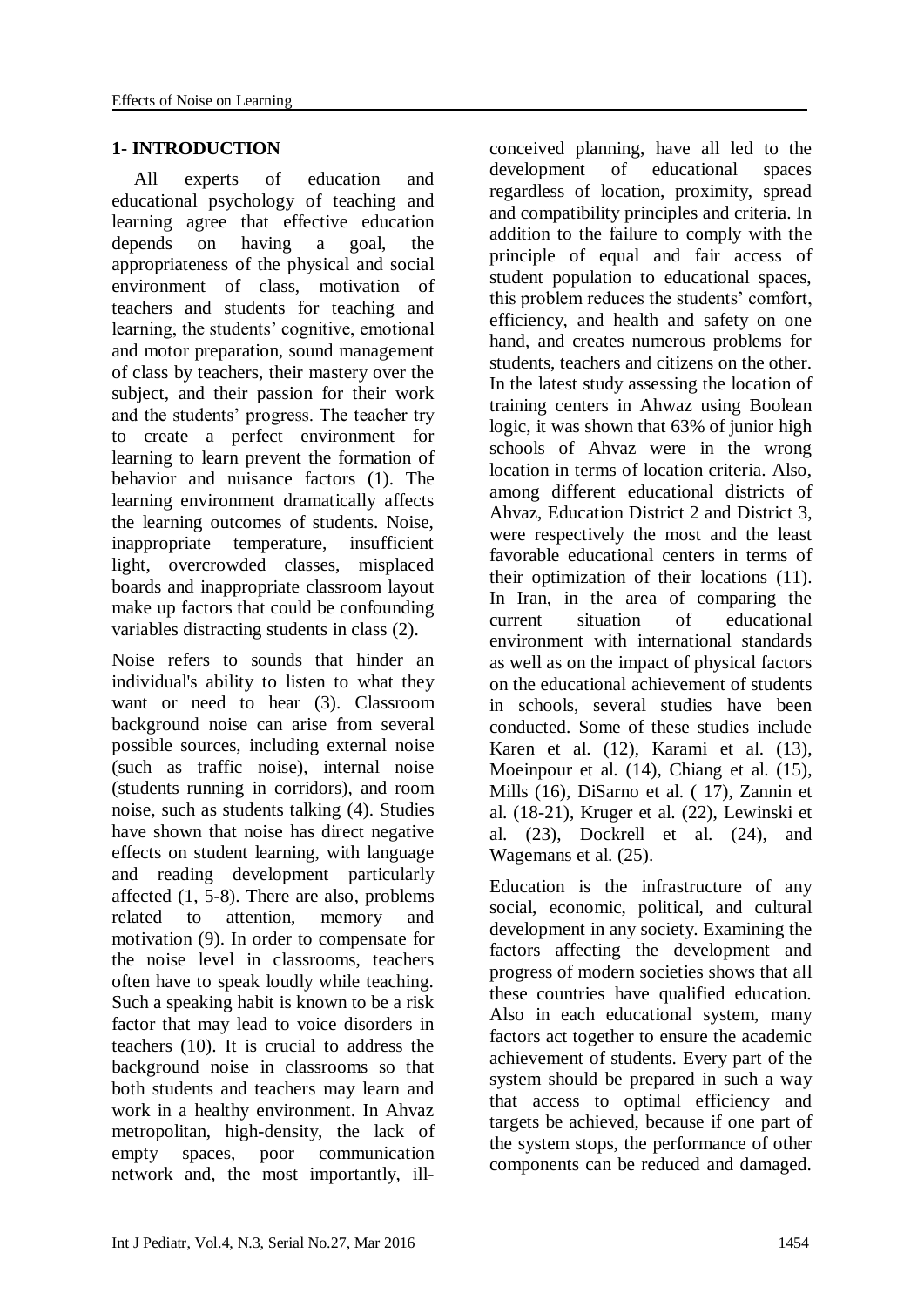By considering and analyzing inputs such as physical variables, planning can be made more consciously. In addition to physical factors, there are other variables that affect learning and academic achievement, and by doing research in this regard, we can detect their effects. When education systems do not have the necessary information in such basic fields, correct performance cannot be expected in various fields of education. On the other hand, in applied areas, understanding environmental factors affecting the educational process and considering them in planning increases mental health of students and reduces their stress, resulting in enhanced educational performance. The aim of this study was to examine the effect of noise in educational institutions on the academic achievement of elementary school students in academic year 2015- 2016 in Ahvaz, Iran.

# **2-MATERIALS AND METHODS**

## **2-1. Study design and population**

At a cross-sectional study (2015-2016), the population of the study included all male elementary school students in Ahvaz, (South-west of Iran), of whom 210 students were selected randomly as the sample of the study. Questionnaires were randomly distributed among students. Data collection tools included: Hermance's achievement motivation questionnaire and the researcher-constructed questionnaire (observation check-list to examine the physical parameters of noise in educational institutions) and interviews with students. Validity of questionnaires was confirmed by content and construct validity, and the research reliability was confirmed by Cronbach's alpha. Cronbach's alpha coefficient and retest method were established for reliability of questionnaire with the rate of 84% and 74%, respectively (21).

The data of the study were analyzed using descriptive statistics (frequency, percentage, mean, standard deviation) and inferential statistics (factor analysis, t-test, Kolmogorov - Smirnov test and one-way ANOVA analysis) in SPSS-21. In this research, the sample data were selected from the different educational areas including educational area no. 1: 50 students, no. 2: 41 students, no.3: 59 students and no. 4: 60 students.

# **2-2. Ethical Considerations**

The ethical considerations necessary to satisfy the respondents were observed and they were ensured that their views will be kept confidential.

# **2-4. Measuring tools**

# **2-4-1. Construction questionnaire**

Observation checklist to examine physical variables of coloring the learning environment: due to there is no standard questionnaire related to subject of study, after interviews with a number of teachers and experts, to equip and modernize schools and collect their views and taking into account the scientific principles, a questionnaire was developed. Then, by conducting pre-test (among 30 students), reliability and validity of questionnaire was calculated. Their validity was confirmed by content and construct validity was confirmed by a number of experts and their reliability was calculated and confirmed by Cronbach's alpha (87%).

### **2-3-2. Academic Achievement Motivation Questionnaire of Hermance (21)**

It is one of the most common paper and pencil questionnaire to assess the need for achievement. Hermance (1977) constructed this questionnaire based on experimental and theoretical knowledge about the need for achievement and studying the related literature related. The initial questionnaire included 29 questions developed based on ten characteristics that distinguish people who have high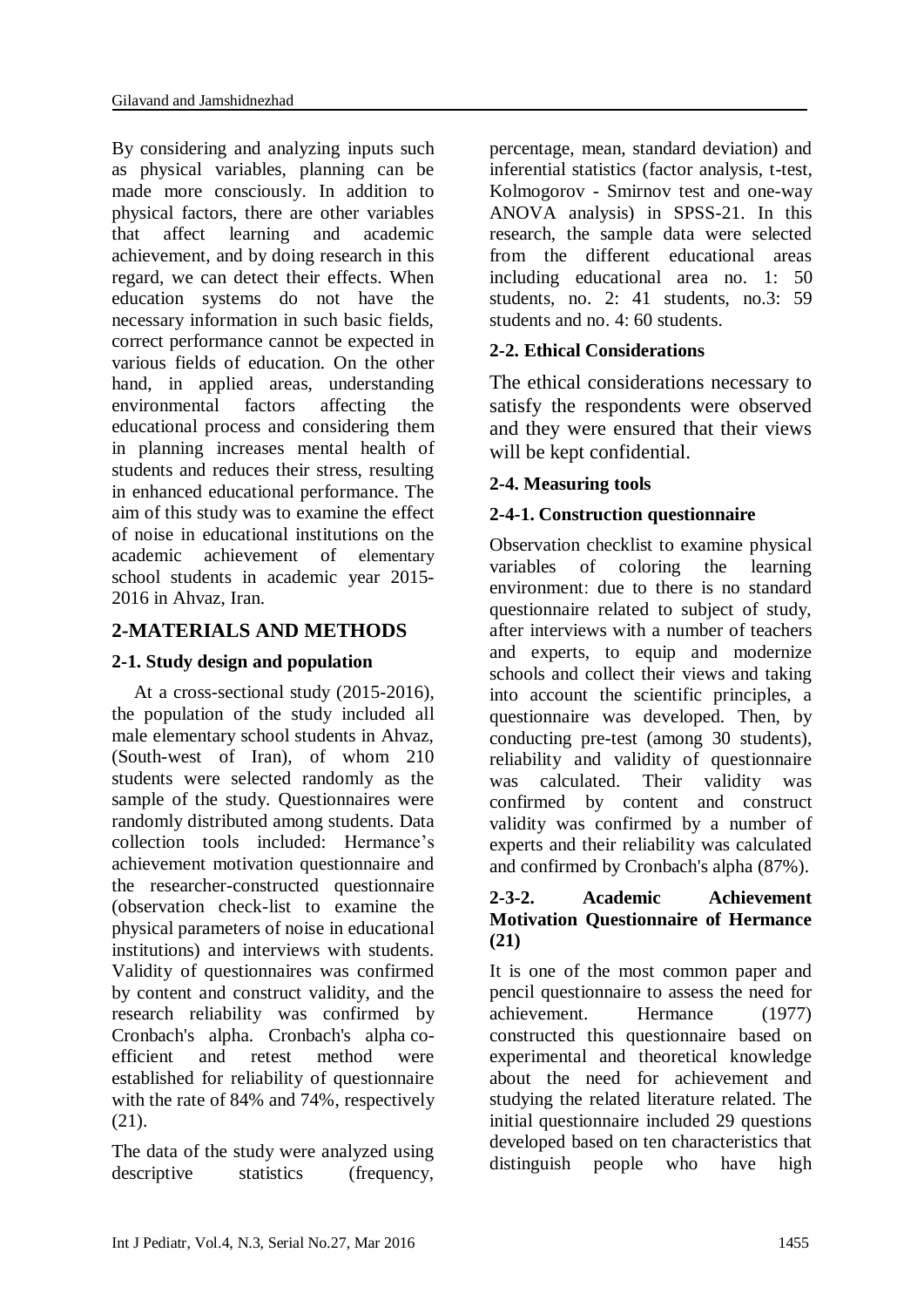achievement motivation with those who have low achievement motivation. To prepare materials of questionnaires, Hermance considered ten characteristics of people as based in selecting questions:

- High level of desire;
- Strong motivation for upward mobility;
- Long resistance facing with assignments or moderate difficulty level;
- Willingness to reattempt in doing assignments;
- Dynamic perception of time, the feeling that things happen quickly;
- $\blacksquare$  Foresight:
- **Paying attention to merit criterion in** selecting friends, colleagues and model;
- **Recognition** through good performance at work;
- Doing job well:
- Low risk behavior.

Hermance found these ten characteristics was acquired on the base of previous research and he selected them as guide for selecting the questions. After trial implementation and analyzing the questions and calculating the correlation of individual questions with total test, 29 questions were selected as final questionnaire of achievement motivation. It should be noted that after analyzing the questions, no significant question about the tenth characteristics was included in the final questionnaire. Therefore, the final questionnaire was constructed only on the basis of nine characteristics. The questions of questionnaire were stated as incomplete sentences and multiple options were given for each of the. To equalize the value of questions, four options were written for all 29 questions. The options were given score in terms of intensity of motivation of achievement from high to low or low to high. Scoring the questionnaire was conducted based on nine characteristics

that questions were developed based on them. Some of the questions were written positively, while other groups of them were written negatively. T0 each question of this questionnaire (Observation checklist to examine physical variables of coloring the learning environment), the minimum score (0) and maximum score (2) were assigned, in the other hand:

(0): If the school has not met the standard principles at all in the studied component (non-standard);

(1): If the school has met the standard principles relatively in the studied component (semi-standard);

(2): If the school has met the standard principles fully in the studied component (standard).

Given the number of questions in observation checklist (5), the minimum score obtained by each school (completely non-standard), and the maximum obtained score by in terms of studied components, researcher marks each item in terms of meeting the standards according to three standard option of standard, semi-standard and non-standard. According to the observation checklist, standard schools were those schools which required the min score based on confirmation of modernization, development and equipping of schools organization.

### **2-4. Data analyses**

Data of study were analyzed using descriptive statistics (frequency, percentage, mean, standard deviation) and inferential statistics (factor analysis, t-test, Kolmogorov - Smirnov test and one-way ANOVA analysis) at SPSS- 21 software. In this section, the descriptive statistics related to observation, a checklist to examine the impact of physical variables of noise on learning and achievement questionnaire of students was provided. Then, statistical hypotheses were examined in the data analysis section. To examine the normal distribution of data,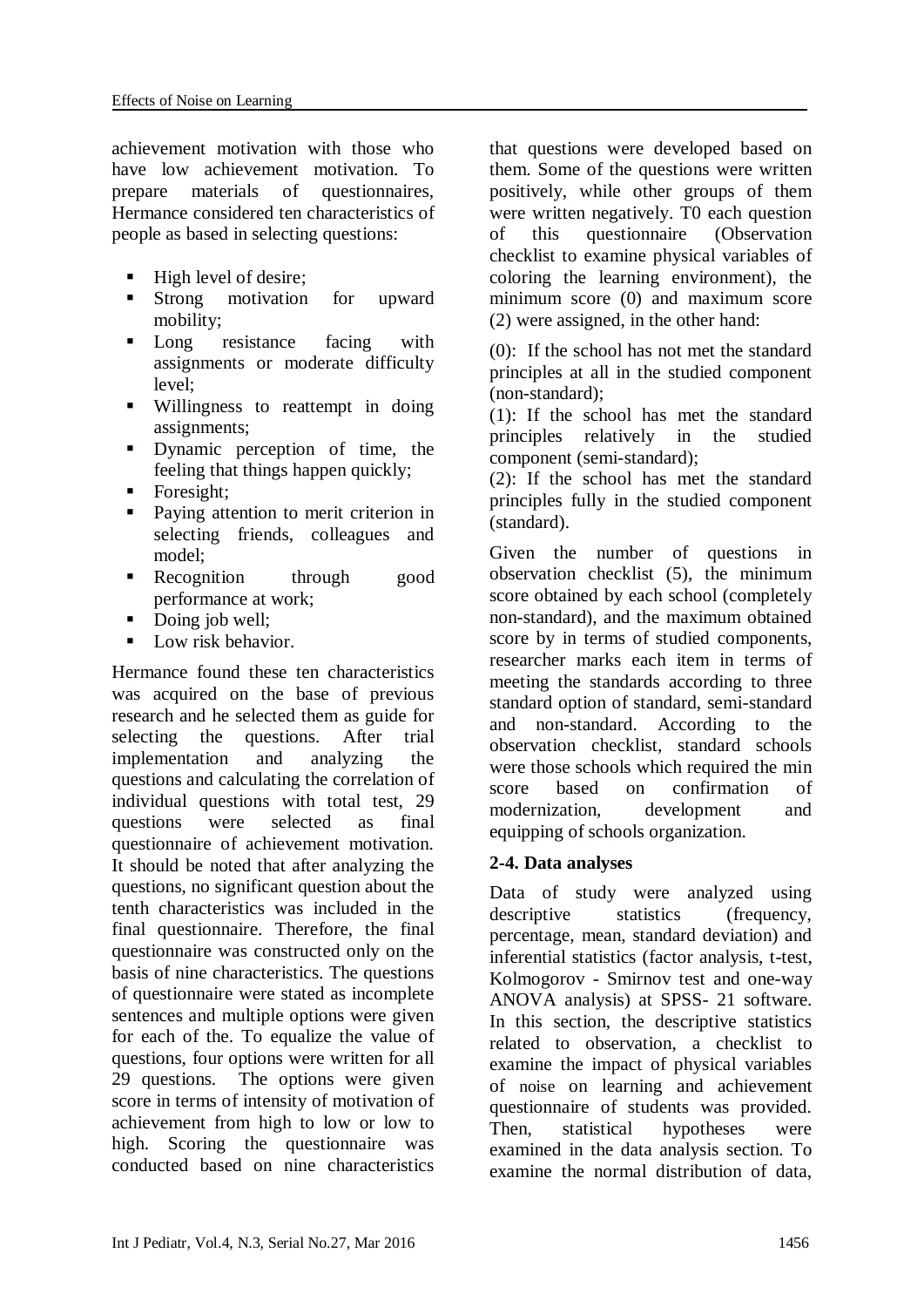Kolmogorov-Smirnov test was used. Then, to examine the hypothesis of study, structural equation and Pearson correlation coefficient were used, while single-sample t-test, independent two-sample t-test and ANOVA were used to examine the subhypotheses of study.

# **3-RESULTS**

For investigating students' amount of learning and academic achievement (including 29 questions of 4 options), the Hermans' standard questionnaire was used as a research tool and for studying physical variables of noise in educational spaces (including 5-question of the standard, semi-standard and non-standard of 3 option) a researcher-made questionnaire; given the age of the respondents, the method of interview was used in completing questionnaires. By completing questionnaires and interview, some parents or teachers of students were also present. Based on (Table.1) in which the demographic characteristics of the students have been specifically mentioned, from between 210 elementary students samples under study, 11(5.2%) students were from elementary second grade, 38 (18.09%) students from third grade, 63 (30%) students from fifth grade and 73 (34.7%) students from sixth grade. Also in terms of age characteristics of the students under question, 15 (7.14%) students were 7-year old, 21 (10%) students 8-year old, 38(18.09%) students 9-year old, 63(30%) students 10-year old, and 73 (34.7%) students 11-year old. For investigating the normality of the distribution of data related to the noise of educational spaces, amount of learning and academic achievement, in (Table.2) the Kolmogorov-Smirnov test (by accepting the null hypothesis at the error level of 5%) has been used. Results showed that the noise in educational institutions was equal to  $1.16\pm0.135$ , learning 0.34±1.04 and academic achievement  $0.42 \pm 1.09$ . In (Table.3), regarding 9 questions related to the check-

list of variables of noise in educational institutions with three options standard, medium and non-standard, the amount of point and score of students has been stated. The first question was about the rubber hot-shoes. In this case,  $35(14.8%)$  students have selected the standard option, 64(27%) students the medium option and 80 (33.8%) students non-standard option. The mean and standard deviation (SD) of this question have been  $1.06 \pm 2.71$ . The second question asked whether the double-glazed windows and doors are used; 28 (11.8%) individuals have selected the option standard, 50(21.1%) individuals the option medium and 96 (40.5%) individuals the option non-standard. The mean and standard deviation of this question have been also  $1.05\pm2.87$ . The third question asked whether the student sound in the exercise yard does create noise pollution in class; 20(8.4%) individuals have selected the option standard, 37(15.6%) individuals the option medium and 109(46%) individuals the option non-standard. The mean and standard deviation of this question have been also 0.99±3.04. The fourth question asked was about the distance between sound producing sources and the school; 36(15.2%) individuals have selected the option standard, 54(22.8%) individuals the option medium and 96 (40.5%) individuals the option nonstandard. The mean and standard deviation of this question have been also  $1.03 \pm 2.71$ . The fifth question asked about the place of the school (near to main street, highway); 21 (8.9%) individuals have selected the option standard, 35(14.8%) individuals the option medium and 106 (44.7%) individuals the option non-standard. The mean and standard deviation of this question have been also  $1.01 \pm 3.05$ . The sixth question asked whether the school is in the vicinity of schools; 29(12.2%) individuals have selected the option standard, 67(28.3%) individuals the option medium and 81 (34.2%) individuals the option non-standard. The mean and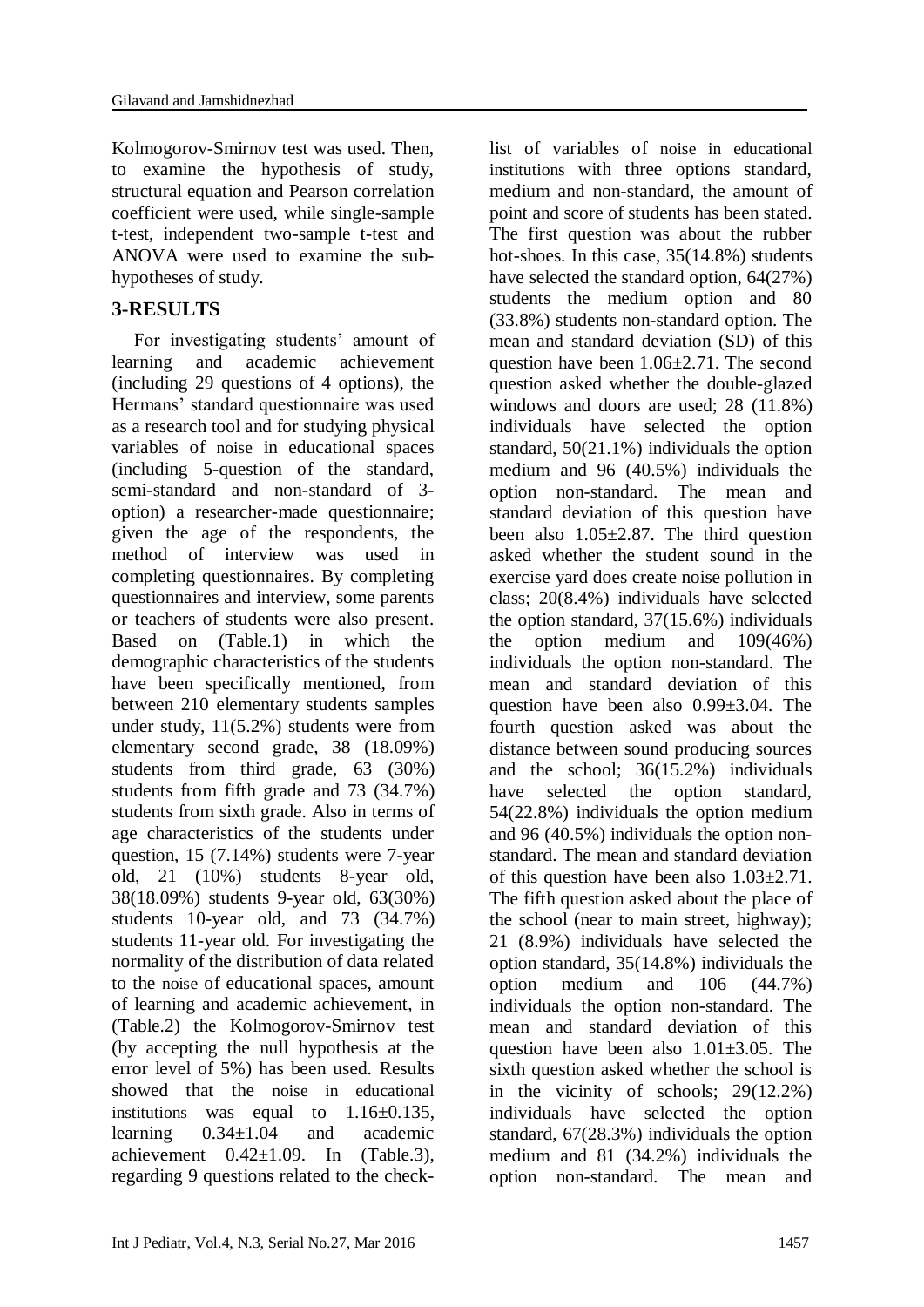standard deviation of this question have been also 1.08±2.78. The seventh question asked whether the class doors are adjacent or opposite each other; 30 (12.7%) individuals have selected the option standard, 41 (17.3%) individuals the option medium and 96(40.5%) individuals the option non-standard. The mean and standard deviation of this question have been also 1.09±2.94. The eighth question asked whether the adjacent classes use a common ventilation duct; 23 (9.7%) individuals have selected the option standard, 58(24.5%) individuals the option medium and 102(43%) individuals the option non-standard. The mean and standard deviation of this question have been also 1.00±2.84. The ninth question asked whether the sound of fluorescent lights and air conditioning produce disturbing noise; 29(12.2%) individuals have selected the option standard, 67(28.3%) individuals the option medium and 81 (34.2%) individuals the option nonstandard. The mean and standard deviation of this question have been also 1.08±2.78.

In (Table.4) the good fitness test of Chisquare and the observed and expected frequency have been shown from perspective of the students under question. Results showed that the amount of Chisquare test was equal to 20.35 and degree of freedom 2 with a significance level 0.001 is of error level is less than the error level of 0.05; so we accept the difference between the observed frequency and expected frequency and consider the test significant. Since the Chi-square test is influenced by the highest frequency (at least with 111 individuals), then we conclude with confidence of 95% that from the perspective of elementary school male students of Ahvaz, noise in educational institutions has had a moderate effect on their learning and academic achievement. Also in this research there was not observed any relationship between the demographic variables under investigation such as age, education level, education district of education place etc. and the amount of learning and academic achievement(P>0.05).

| Variables         | Number and percentage of Students |  |  |
|-------------------|-----------------------------------|--|--|
| Educational grade |                                   |  |  |
| $\mathbf{2}$      | 11(5)                             |  |  |
| 3                 | 25(12)                            |  |  |
| 4                 | 38(18)                            |  |  |
| 5                 | 63(30)                            |  |  |
| 6                 | 73(35)                            |  |  |
| Total             | 210(100)                          |  |  |
| Age               |                                   |  |  |
| $\overline{7}$    | 15(7)                             |  |  |
| $\,8\,$           | 21(10)                            |  |  |
| 9                 | 38(18)                            |  |  |
| 10                | 63(30)                            |  |  |
| 11                | 73(35)                            |  |  |
| Total             | 210(100)                          |  |  |
| Educational area  |                                   |  |  |
| 1                 | 50(24)                            |  |  |
| 2                 | 41(20)                            |  |  |
| 3                 | 59(27)                            |  |  |
| 4                 | 60(29)                            |  |  |
| Total             | 210(100)                          |  |  |

 **Table 1**: Demographic information of students

**Table 2** Examination of normal distribution of data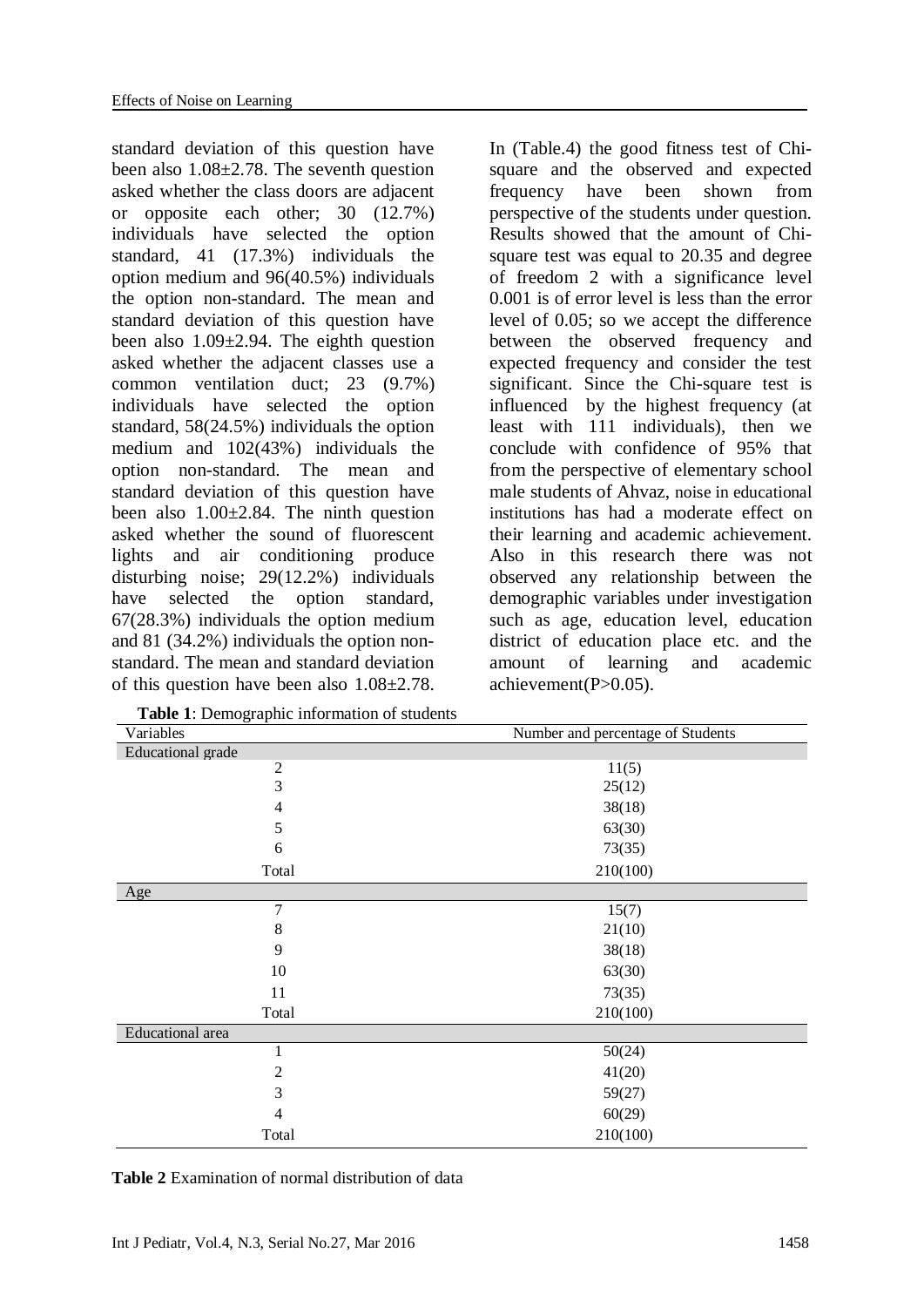#### Gilavand and Jamshidnezhad

| Factors                              | of<br>Number<br>questions | Eigen value | Percentage of<br>variance | Cumulative variance<br>percentage |
|--------------------------------------|---------------------------|-------------|---------------------------|-----------------------------------|
| Noise in educational<br>institutions |                           | l.89        | 3.79                      | 51.14                             |

**Table 3**: Frequency and percentage of respondents regarding to the noise on learning and academic achievement

|                                                                                                 | Response         |                        |                         |             |         |
|-------------------------------------------------------------------------------------------------|------------------|------------------------|-------------------------|-------------|---------|
| Questions                                                                                       | Standard<br>N(%) | Moderate<br>$N$ $(\%)$ | Non-standard<br>$N(\%)$ | $Mean + SD$ | P-value |
| Rubber hot-shoes suitable for<br>all<br>tables and benches are installed.                       | 35(14.8)         | 64(27)                 | 80(33.8)                | 2.71(1.06)  | 0.640   |
| Double-glazed windows and doors are<br>used.                                                    | 28(11.8)         | 50(21.1)               | 96(40.5)                | 2.87(1.05)  | 0.614   |
| Student sound in the exercise yard<br>does not create noise pollution in class                  | 20(8.4)          | 37(15.6)               | 109(46.0)               | 3.04(0.99)  | 0.609   |
| There is a distance between sound<br>producing sources and the school                           | 36(15.2)         | 54(22.8)               | 96(40.5)                | 2.71(1.03)  | 0.601   |
| The school is not in the vicinity of<br>highways or main streets                                | 21(8.9)          | 35(14.8)               | 106(44.7)               | 3.05(1.01)  | 0.587   |
| The school is not in the vicinity of<br>schools                                                 | 29(12.2)         | 67(28.3)               | 81(34.2)                | 2.78(1.08)  | 0.560   |
| Class doors are not<br>adjacent or<br>opposite each other                                       | 30(12.7)         | 41(17.3)               | 96(40.5)                | 2.94(1.09)  | 0.530   |
| Adjacent classes do not use common<br>ventilation duct                                          | 23(9.7)          | 58(24.5)               | 102(43.0)               | 1.00        | 0.520   |
| Sound of fluorescent lights and air<br>conditioning<br>do<br>produce<br>not<br>disturbing noise | 29(12.2)         | 67(28.3)               | 81(34.2)                | 2.78(1.08)  | 0.560   |

| <b>Table4:</b> Chi-square goodness of fit test and observed and expected frequency |              |           |           |           |         |  |
|------------------------------------------------------------------------------------|--------------|-----------|-----------|-----------|---------|--|
| Variables                                                                          |              | Observed  | Expected  | Remaining | P-value |  |
|                                                                                    |              | frequency | frequency |           |         |  |
| Students'<br>perspective                                                           | Standard     | 69        | 79        | $-10.0$   |         |  |
|                                                                                    | Moderate     | 98        | 79        | 32.0      | 0.001   |  |
|                                                                                    | Non-standard | 37        | 79        | 22.0      |         |  |
|                                                                                    | Total        | 210       |           |           |         |  |

### **4- DISCUSSION**

The results showed that noise in educational institutions has a negative impact on learning and academic achievement of elementary school students in Ahvaz. Therefore, we can say that the results of this study are in line with those of studies conducted by Karen et al. (12), Karami et al. (13), Moeinpour et al. (14), Chiang et al. (15), Mills (16), DiSarno et al. (17), Zannin et al. (18-21), Kruger et al.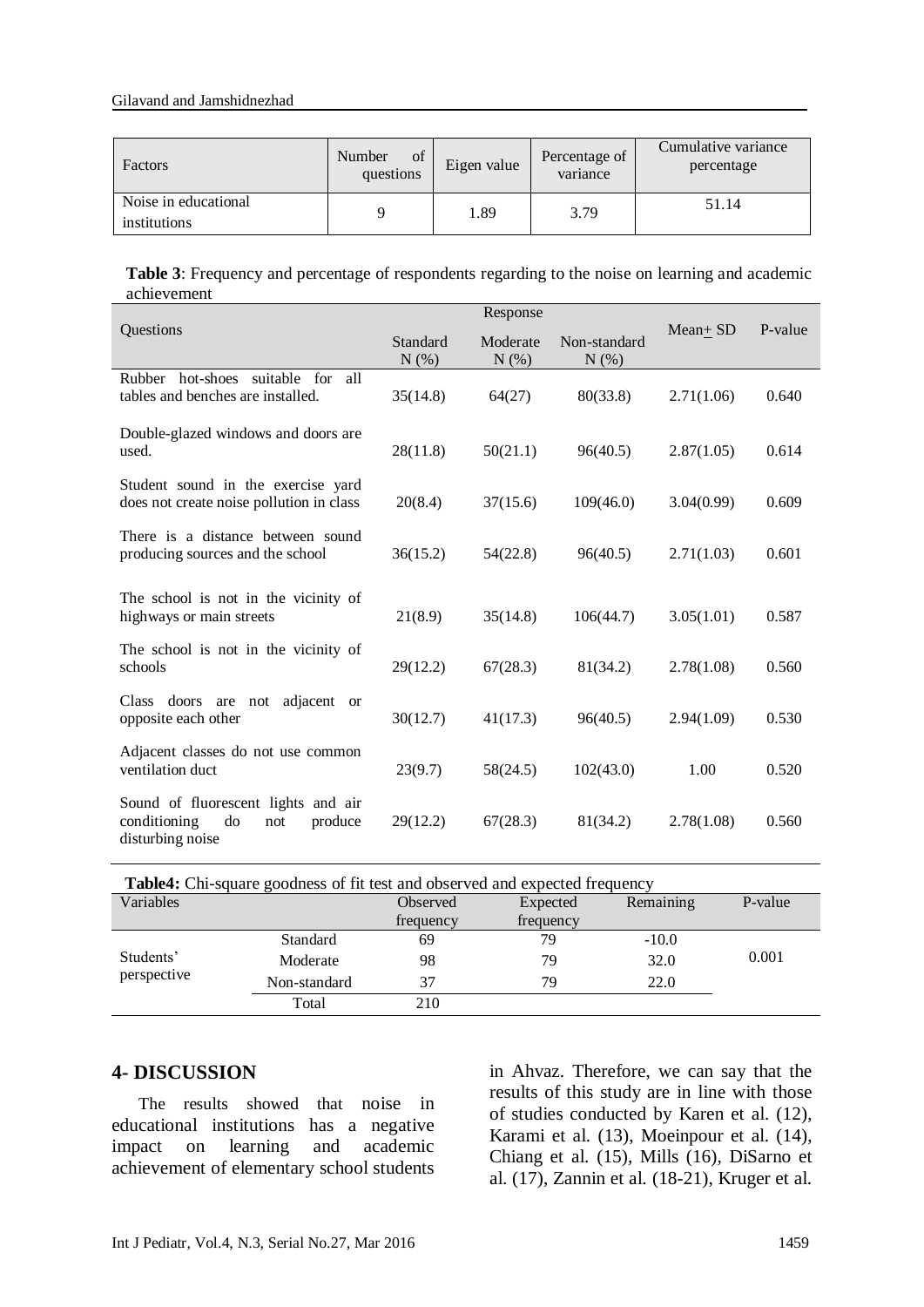(22), Lewinski et al. (23), Dockrell et al. (24) and Wagemans et al. (25). Noise is well known to have an impact on human performance. Chiang and Lai (15) investigated and identified some of the negative effects of working in a noisy room, with a focus on young children. They claim that noise influences not only learning outcomes, but also the health of the occupants. In the case of young children, they have not yet developed enough executive skill in activities involving communication channels, like speech comprehension, use of language, and written and oral skills (16). Therefore, interference profoundly interrupts the process of acquiring those essential capacities in children, and noise is far from the only possible kind of interference. Noise undermines reading, writing and comprehension skills, as well as overall academic performance, as noise makes it hard to focus on the task being performed (21). Chiang and Lai (15) reviewed previous findings on noise's harmful effect on mental and physical well-being as part of their study. From a plethora of demonstrable effects, the following negative outcomes were reported specifically in the context of a noisy room: getting tired easily, leading to lower efficiency; increased heart rate; dyspepsia; poor appetite; insomnia; headache; tinnitus; and facial pallor Zannin and Zwirtes (2009) carried out a study comparing schools built in 1977–2005 according to three different recommended standard designs for school buildings. Reverberation time, sound insulation coefficients and ambient noise were corelated to international standards. Their research confirms what previous studies have found. Many classrooms are simply not comfortable places to acquire knowledge or to be mentally focused at all time, due to noise interference. Zannin and Zwirtes (18) showed that even following standard best practices for design, the results are sub-optimal for a learning environment. Most importantly, the authors highlight that the relative position of school- yards and recreation spaces is often ill conceived with respect of the rest of the school.

In addition, the architectural design and material choices allow for voice and noise to be carried between two adjoined classrooms and hallways. Noise level is another important issue when looking at how acoustics affects academic performance. No internationally recognized norms on maximum noise levels for classrooms exist, but, for example, Brazil's regulatory body has mandated a maximum of 40 dBA (19). However, one well- controlled study of classroom noise levels revealed values over 40 dBA for each of five tested classrooms with open and closed windows (19). In the same study, the authors found that both students and teachers pointed out that noise in the classroom was a major source of disturbance for them. Interviews with 62 teachers and 462 students included questions pertaining to how they evaluated various acoustic aspects of their classrooms. These interviews indicated that bothersome noise came mostly from other classrooms. Presumably, teachers and students in adjoining classrooms spoke too loudly. The study reported that every objectively measured acoustic characteristic of the classrooms (background noise, reverberation time, sound insulation) fell short of Brazil's standards. In yet another study, researchers showed clearly that classrooms were not a productive and comfortable place to acquire knowledge, because of poor acoustics (22). Zannin et al. (21) and Zannin et al. (20) recently found this pattern of negative effects again. Lewinsky et al. considered the negative impact of noise on student learning in 2015. They concluded that preference for a learning environment that cues a telic motivation state in the students (23).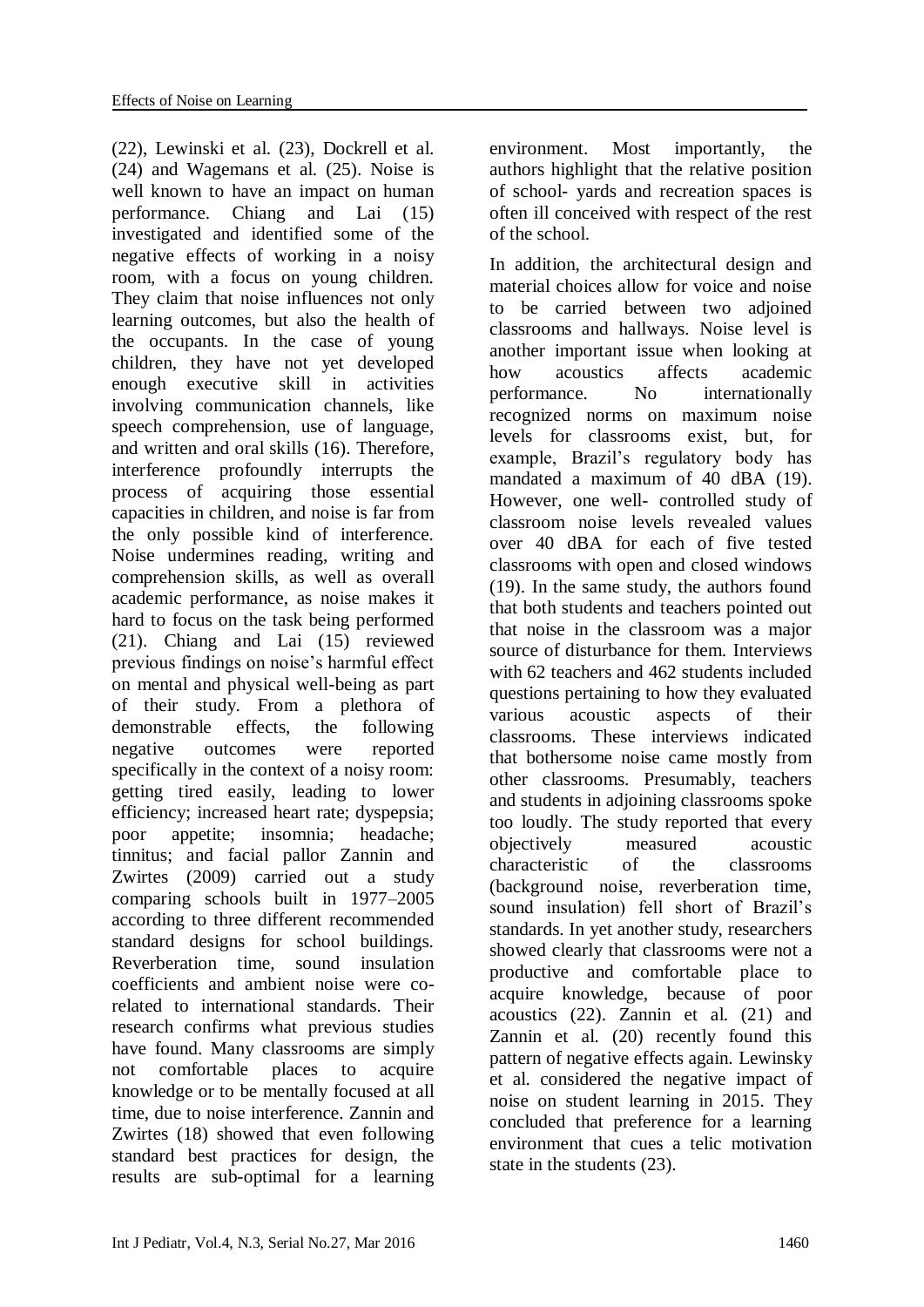## **5-1. Recommendations**

Finally, 4 recommendations were provided as follows:

**1**. Due to relationship between components of noise of educational spaces and increased behavioral disorder among students, it is recommended that educational managers of country pay attention to psychological advices on colors and sounds.

**2**. It is recommended that particular attention should be paid to educational space of schools in terms of designing and building. The physical environment spaces should be designed and built so that they can be compatible with inherent tendency and nature of students. In addition, solutions should be found for educational spaces requiring major repairs.

**3**. As standards and criteria determine the desired level, and since the desired level of one region might be different from other region, it is recommended that a committee to be established to assess the internal situation of schools in Ahvaz so that it can determine the desired standards and criteria and schools to assessed accordingly.

**4**. It is required that higher attention to be paid on ergonomic relationship with behavioral disorders in students since the beginning of pre-school education and conduct the assessment plan to detect children who have particular needs and attempt to organize children with behavioral disorder (27).

# **5- CONCLUSION**

Professional promotion of teacchers and students is one of the most important factors examined in evaluating specific characteristics of the performance of any educational institution and its realization creates better results in outcomes of the system (28). In recent years, curricula and textbooks have been thoroughly considered, but this principle, the physical characteristics of

educational environment and its impact on students' performance and mood have not been investigated significantly. Theoretically, paying attention to environmental factors of the educational environments and foresight on supplying facilities and needs of educational spaces not only help managers and planners in adopting right and realistic decisions, but also are a necessity of any kind of educational planning. Studies have shown that noise pollution is the main cause of discomfort among teachers and students which appears in the form of discomfort, irritability, lack of concentration, drowsiness, fatigue, depression and headache. In addition, in the long term it can cause cardiovascular, respiratory and gastrointestinal problems. Other studies have shown that noise pollution can cause poor concentration in school, interfering with the conversation, drop off students in the courses and even reducing their grades, especially in math. Some studies have focused on hearing loss and mental disorders among students in relation to noise pollution. Previous studies indicate that more than 60% of acoustic conditions in schools are inappropriate and students are exposed to noises that are greater than the recommended levels, which is caused by the low-quality of the new building materials used in structures having poor insulation, especially those used in class doors and windows, foreign sources of noise and inappropriate material of interior surfaces with regard to the acoustic resonance and its reflection. Because controlling the aggravating factors affecting noise pollution in schools has multiple solutions including an acoustic modification of the internal surfaces of structures, proper insulation, controlling sounds from mechanical sources and somatic noise sources, identifying and implementing solutions should be in a way not interfering with normal activity and the comfort people requires detailed and purposeful studies. Analyses and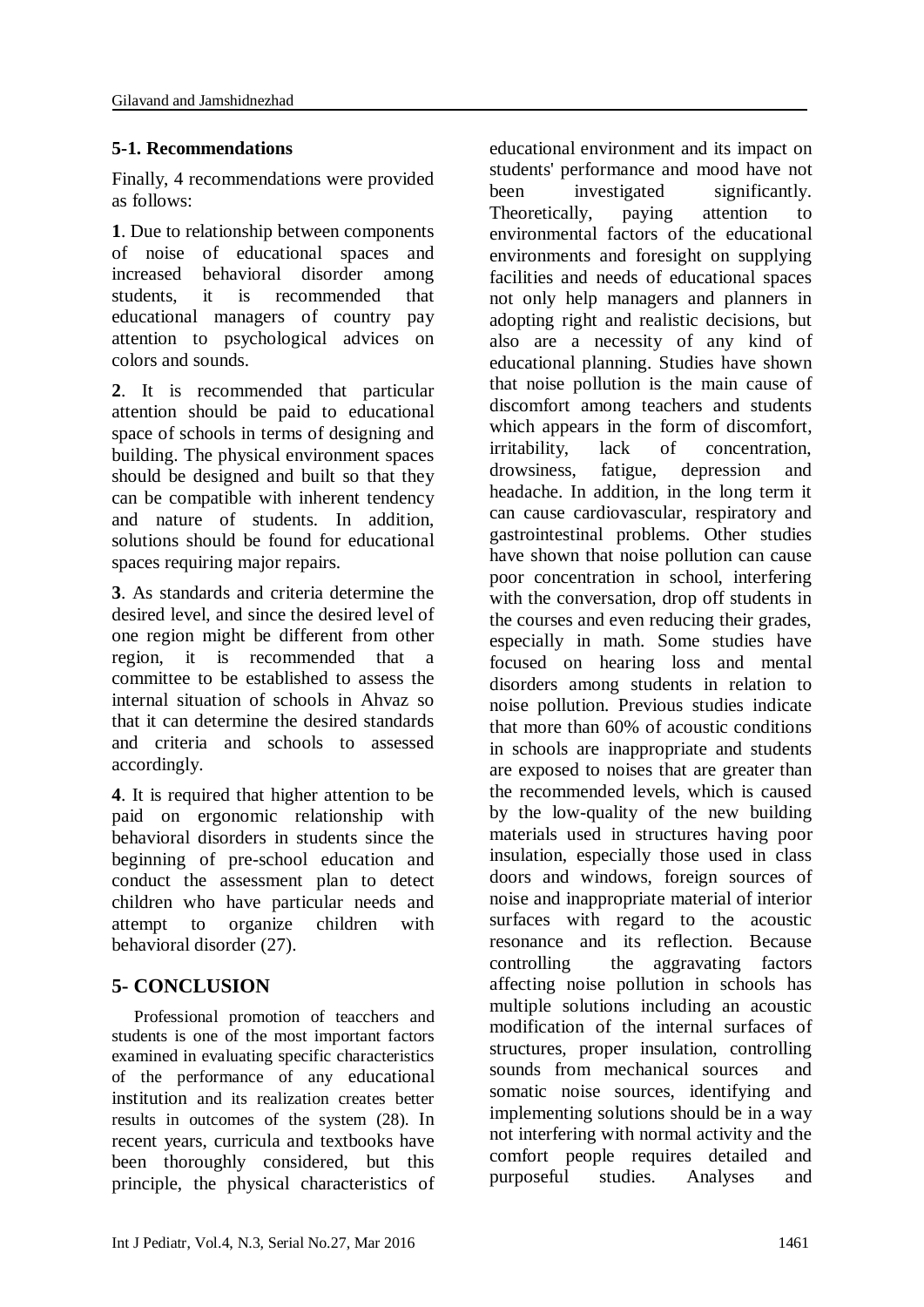calculations have shown that the best way to control noise is based on the modified acoustic structures for schools. Studies have shown that most educational spaces in our new schools, especially in remote and disadvantaged areas are not compatible with psychotic features of children and adolescents. Therefore, it is necessary to exert modifications in this regard. Physical variables, even if they have no impact on students' academic achievement, should be taken into consideration for maintaining health care and mental health and safety.

### **6- CONFLICT OF INTEREST:** None.

### **7- REFERENCES**

1. Sapna Ch, Sianna A, Victoria C, [Andrew](http://bbs.sagepub.com/search?author1=Andrew+N.+Meltzoff&sortspec=date&submit=Submit)  [N.](http://bbs.sagepub.com/search?author1=Andrew+N.+Meltzoff&sortspec=date&submit=Submit) Designing Classrooms to Maximize Student Achievement. Policy Insights from the Behavioral and Brain Sciences 2014; 1(1): 4- 12.

2. Gaines KS, Curry ZD. The inclusive classroom: The effects of color on learning and behavior. Journal of Family and Consumer Sciences Education 2011; 29(1), 46-57.

3. Crandell CC, Smaldino JJ. Classroom acoustics for children with normal hearing and with hearing impairment. Lang Speech Hear Serv Sch 2000; 31: 36270.

4. Smaldino JJ, Crandell CC, Kreisman BM, John AB, Kreisman NV. Room acoustics for listeners with normal hearing and hearing impairment. In: Valente M, HosfordDunn H, Roesner R, editors. Audiology. Treatment. 2 nd ed. New York: Thieme; 2008; 41851.

5. Picard M, Bradley JS. Revisiting speech interference in classrooms. Audiology 2001; 40:22144.

6. Shield B, Greenland E, Dockrell J. Noise in open plan classrooms in primary schools: A review. Noise Health 2010;12:22534.

7. Shield BM, Dockrell JE. The effects of environmental and classroom noise on the academic attainments of primary school children. J Acoust Soc Am 2008;123:13344.

8. Woolner P, Hall E. Noise in schools: A holistic approach to the issue. Int J Environ Res Public Health 2010;7:325569.

9. Hygge S. Summary of the nonauditory effects of noise on children′s health. In: Bistrup ML, Keiding L, editors. Children and Noise: Prevention of Adverse Effects. Copenhagen: National Institute of Public Health 2002; 1628:1628.

10. American National Standards Institute. American National Standard Acoustical Performance Critera, Design, Requirements, and Guidelines for Schools (ANSI S12.60- 2002). New York: American National Standards Institute; 2002.

11 Shojaeean A, Maleki S, Omidipoor. Metropolitan Educational placement using Boolean Logic and Fuzzy multi variance decision making method. Education planning study 2013; 2(4): 137-166.

12. Karen MK. Chan Chi Mei Li, Estella PM. Ma, Edwin ML. Yiu. Bradley McPherson Noise levels in an urban Asian school environment 2015; 17(4): 48-55.

13. Karami kh, Cheraghi M, Firoozabadi M. Traffic Noise as a series effect on class teachers in Firoozabad city, Iran Medical Journal of Islamic World Academy of Sciences 2012; 20(2): 48-55.

14. Moeinpour H, Nasre Esfahani H, Saedi E. Impact of Physical factors on student achievement in educational and psychological studies 2005; 4(4):12-25.

15. Chiang C, Lai C. Acoustical environment valuation of joint class- rooms for primary schools in Taiwan. Build. Environ 2008; 43(4):1619–32.

16. Mills, J. H. Noise and children: a review of literature. J. Acoust. Soc. Am. 1975; 58(4):767-79.

17. DiSarno NJ, Schowalter M, Grassa P. Classroom amplification to enhance student performance. Teach. Except.Children 2002; 34(6):20-6.

18. Zannin PHT, Zwirtes DPZ. Evaluation of the acoustic per- form ance of classrooms in public schools. Appl. Acoust 2009; 70: 625- 35.